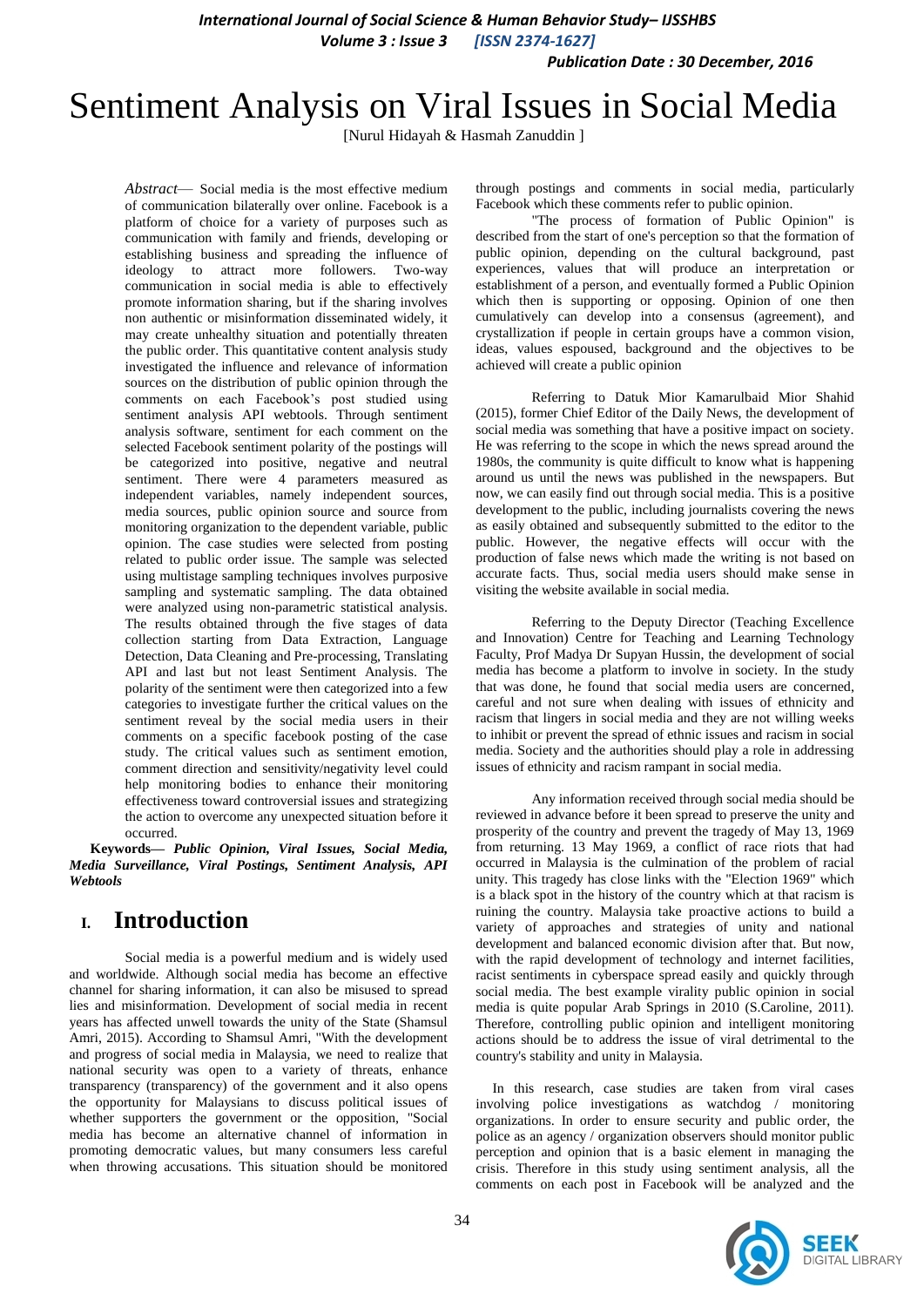## *International Journal of Social Science & Human Behavior Study– IJSSHBS Volume 3 : Issue 3 [ISSN 2374-1627]*

parameter to be measured is an independent source of information, media, and Board Chairman of the Public Opinion Monitoring. Sentiment was positive, negative and neutral will be recorded.

# **II. Ease of Use**

#### *A. e*

#### *Research Objective*

The main objective of this study is to identify the correlation between the sources of information towards the public opinion on the viral issues in the social media, to revise the effect of sources of information towards public opinion on the viral issue in the social media and to measure the effectiveness of the monitoring bodies's stratefy in addressing viral issues in the social media based on the public opinion

The key element in any study is the research question. Therefore in this study, referring to the previous study and current situation, the question to be expounded are: -

Which source of information is/are contributing to the highest negative public opinion on the viral issues in the social media?

Nurul Hidayah Binti Watimin *(Author)* University of Malaya Malaysia

Hasmah Zanuddin *(Co-Author)* University of Malaya Malaysia

#### *B. L Literature Review & Theoretical Framework* **Public Opinion**

Referring to the Bernard Hennessy (1981) in his book of Public Opinion, postulated five factors of public opinion which are the presence of an issue. Issues can be defined as contemporary situation that may not be able to deal, containing the element of controversy and conflict of contemporary issues. Second is nature of publics which indicate that there should be a recognizable group and an interest in the matter. Third is a complex of preferences, referring to the variety of public opinion on an issue. Fourth, expression of opinion, for example the words spoken or printed statement / writing, gestures, and the last but not least is the number of people involved. Public opinion is about how many people who are concerned about the issue.

There are two dimensions of public opinion by Bernard Hennessy, 1981 which consisting of preference (support or reject) and intensity (it measures how far preferences of those), and some level of public opinion (Bernard Hennessy, 1981) that has been identified is the dispute, communication and evaluation. For all these three levels, there are three elements that need to be considered, namely social judgment or social condition or feedback.

In this research, issues were selected randomly by considering the 5 factors presented by Bernard Hennessy, namely the presence of an issue, nature of publics, complex of preferences, expression of opinion and the number of individuals involved in the issue.

Apart from that, the level of public opinion also has been assessed for the issue that will be selected to be investigate. **Sentiment Analysis.**

*Publication Date : 30 December, 2016*

Sentiment is a feeling that can be translated into attitudes, emotions and opinions. It is the subjective perception rather than fact. Sentiment analysis is the computational study of people's opinions, sentiments and emotions through entities and attributes that are expressed in the form of text (Liu, 2012). In a more concise definition, sentiment analysis is concerned with the study of individual sentiment analysis and opinion writing (P. Malakasiotis, R.-M. Karampatsis, N. Makrynioti, & J. Pavlopoulos, 2013). Through sentiment analysis, sentiment will be divided into polarities referring to the texts studied for dismantling the opinion expressed either positive, negative or neutral (Pang & Lee, 2008).

#### **Virality**

According to Facebook virality is defined as the percentage of people who have created a story from your page post out of the total number of unique people who have seen it. Creating a story is refers to the number of likes, comments and shares and any communication on the post. The number of communications on the facebook posting include the number of those who have seen the post which can also portray the virality level of the posting. Metrics such as the number of likes, comments and shares were among some of the parameters for PTAT metric (People Talking about This). Another measurement for virality is the engagement rate. Referring to the definition by Facebook, the engagement rate is refers as the percentage of people who have respond / act, click, or comment on the posts to the total number of people who view the post. There are several studies that involve enggagement rate had been conducted such as Who like to engage? By Aertssen Laurens in 2013, People Talking About This (PTAT), 2010 and Facebook Engagement: We're still doing it wrong - AllFacebook, 2013.

#### **III. Methodology**

Multisampling Techniques consisting of purposive and systematic sampling are the method used to the select the post to be reviewed for content analysis for this quantitative research in order to see the distribution of public opinion base on polarity of positive, negative and neutral sentiment among the social media users (Julia K. Woolley, Anthony M. Limperos & Mary Beth Oliver, 2010). On the first stage of the search, for purposive method, the keywords 'Low Yat Riot' and 'Bersih 4' are used in the search box on monitoring body facebook profile to extract all the posts by monitoring body on the viral issue studied. All the posts are selected to measure monitoring body variable. There are 2 facebook pages from monitoring body involved which are 'Polis Diraja Malaysia' and 'Polis KL'. On the second stage of sampling, the systematic sampling are used whereby the same keyword used at the main search box on Facebook application to choose the posts for independent sources, media sources and opinion leaders sources variables. Any posts that has been posted by the official facebook of conventional media is labelled as a sample of the media sources variable, any posts that has been posted by the official facebook of public figure such as sportsmen, politicians, artists, preachers and others are referred to as samples for the opinion leader source variable and last but not least, any posting that had been post by other then monitoring body, media and opinion leader are referred to as independent source variable. The unit of analysis for this study is the facebook postings while the unit of measurement is the comments.

For the case study of Plaza Low Yat racial riots incident, through a search using the keywords Low Yat Riot, there are 14 posts

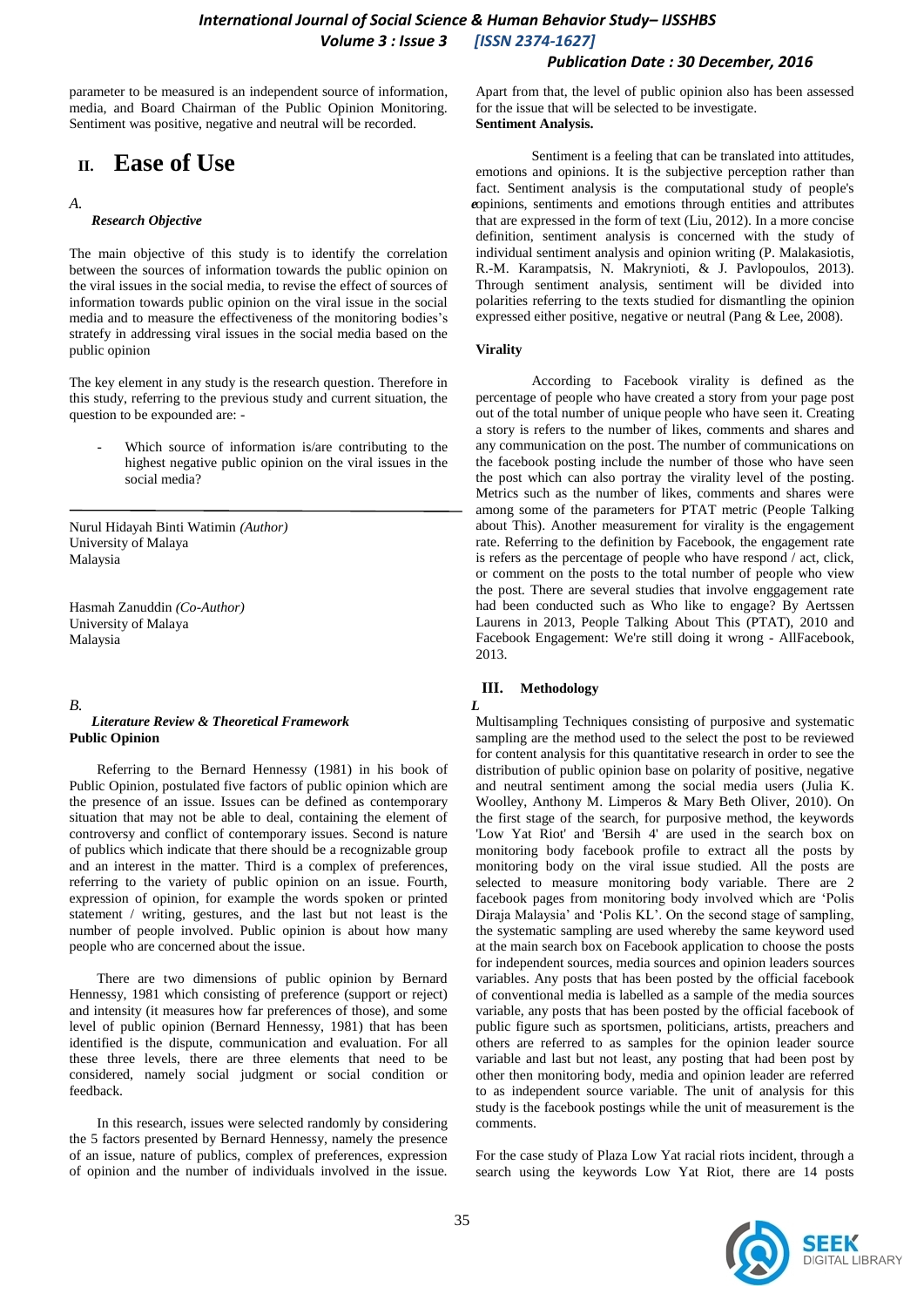# *International Journal of Social Science & Human Behavior Study– IJSSHBS Volume 3 : Issue 3 [ISSN 2374-1627]*

### *Publication Date : 30 December, 2016*

obtained by monitoring body source and 128 posts were obtained by independent source variables, media and public opinion leaders. Out of 128 postings, there were only 48 posts hit the engagement rate of 2%. From the total of 48 postings, 6 postings each with highest engagement rate were categorized into independent, Media, and Opinion Leader source variables for analysis while for monitoring body, there were 6 of a total of 14 postings that have the highest engagement rate were selected for analysis. For case the case study of Bersih 4.0 Rally, a search using the keywords of Bersih 4 obtained 37 posts by monitoring body while 147 posts for independent, media and opinion leader's sources variables. Out of 147 postings, there were only 52 posts hit the engagement rate of 2%. From the total of 52 postings, 6 postings each with the highest engagement rate for independent, Media, and Opinion Leader sources variables were selected for analysis while for monitoring body, there were 6 out of 37 postings with the highest engagement rate were selected for analysis.

# **IV. Result & Discussion**

| Figure 1: Chi-Square Result for Plaza Low Yat racial riots incident | Value                | df | Asymp. Sig. (2-<br>sided) |  |  |
|---------------------------------------------------------------------|----------------------|----|---------------------------|--|--|
| Pearson Chi-Square                                                  | 461.691 <sup>b</sup> | 6  | .000                      |  |  |
| Likelihood Ratio                                                    | 444.779              | 6  | .000                      |  |  |
| Linear-by-Linear<br>Association                                     | 32.524               | 1  | .000                      |  |  |
| N of Valid Cases                                                    | 12372                |    |                           |  |  |
| 0 cells (.0%) have expected count less than 5. The minimum          |                      |    |                           |  |  |
| expected count is 23.43                                             |                      |    |                           |  |  |

Based on figures 1, the value of  $X^2 = 461.69$  is significant at  $p =$ 0.05, the null hypothesis is rejected. This shows that there is a correlation between all the variables in the study. Hence, the following hypothesis is accepted: -

- There is a correlation  $/$  influence among independent sources with the public opinion in social media
- There is a correlation / influence between media sources with the public opinion in social media.
- There is a correlation  $/$  influence among the opinion leader sources with the public opinion in social media
- There is a correlation  $\ell$  influence among the monitoring body sources with the public opinion in social media

|                                 | Value        | df | Asymp. Sig.<br>(2-sided) |
|---------------------------------|--------------|----|--------------------------|
| Pearson Chi-Square              | $26.814^{b}$ | 6  | .000                     |
| Likelihood Ratio                | 26.921       | 6  | .000                     |
| Linear-by-Linear<br>Association | 15.191       |    | .000                     |
| N of Valid Cases                | 5296         |    |                          |

The minimum expected count is 32.03.

Based on figures 2, the value of  $X^2 = 26.81$  is significant at  $p =$ 0.05, the null hypothesis is rejected. This shows that there is a correlation between all the variables in the study. Hence, the following hypothesis is accepted: -

- There is a correlation  $/$  influence among independent sources with the public opinion in social media
- There is a correlation / influence between media sources with the public opinion in social media.
- There is a correlation  $\ell$  influence among the opinion leader sources with the public opinion in social media

There is a correlation  $/$  influence among the monitoring body sources with the public opinion in social media

Referring to the figure 3 below, the  $x^2 = 1135.35$  was significant at  $p = 0.05$ . The null hypothesis is rejected. This shows that there is a correlation between all the variables in the study.

| Figure 3: Chi-Square Result for Before & After Strategy by<br>Monitoring Body for Plaza Low Yat racial riots incident         |                                                                                            |                       |                |                              |
|-------------------------------------------------------------------------------------------------------------------------------|--------------------------------------------------------------------------------------------|-----------------------|----------------|------------------------------|
|                                                                                                                               | <b>CHRONOLOGY</b>                                                                          | Value                 | df             | Asymp.<br>Sig. (2-<br>sided) |
| <b>Before</b>                                                                                                                 | Pearson Chi-<br>Square                                                                     | $94.814^{\circ}$      | 4              | .000                         |
|                                                                                                                               | Likelihood Ratio                                                                           | 88.667                | 4              | .000                         |
|                                                                                                                               | Linear-by-Linear<br>Association                                                            | 33.123                | 1              | .000                         |
|                                                                                                                               | N of Valid Cases                                                                           | 4064                  |                |                              |
| After                                                                                                                         | Pearson Chi-<br>Square                                                                     | 3721.776 <sup>d</sup> | $\overline{2}$ | .000                         |
|                                                                                                                               | Likelihood Ratio                                                                           | 2806.313              | $\mathfrak{p}$ | .000                         |
|                                                                                                                               | Linear-by-Linear<br>Association                                                            | 2871.047              | 1              | .000                         |
|                                                                                                                               | N of Valid Cases                                                                           | 4080                  |                |                              |
|                                                                                                                               | Pearson Chi-<br>Square                                                                     | 1135.351 <sup>b</sup> | 4              | .000                         |
| Total                                                                                                                         | Likelihood Ratio                                                                           | 1182.646              | 4              | .000                         |
|                                                                                                                               | Linear-by-Linear<br>Association                                                            | 819.195               | 1              | .000                         |
|                                                                                                                               | N of Valid Cases                                                                           | 8144                  |                |                              |
| a. 0 cells (0.0%) have expected count less than 5. The                                                                        |                                                                                            |                       |                |                              |
|                                                                                                                               | minimum expected count is 13.00.<br>b. 0 cells (0.0%) have expected count less than 5. The |                       |                |                              |
| minimum expected count is 14.63.<br>c. 0 cells (0.0%) have expected count less than 5. The<br>minimum expected count is 14.48 |                                                                                            |                       |                |                              |

Hence, the following hypothesis is accepted: -

 There is correlation / effect among strategy from monitoring body towards public opinion in social media

| Figure 4: Chi-Square Result for Before & After Strategy by<br>Monitoring Body for Bersih 4.0 Rally.                            |                                 |                      |    |                              |
|--------------------------------------------------------------------------------------------------------------------------------|---------------------------------|----------------------|----|------------------------------|
|                                                                                                                                | <b>CHRONOLOGY</b>               | Value                | Df | Asymp.<br>Sig. (2-<br>sided) |
| <b>Before</b>                                                                                                                  | Pearson Chi-<br>Square          | $20.087^{\circ}$     | 4  | .000                         |
|                                                                                                                                | Likelihood Ratio                | 21.518               | 4  | .000                         |
|                                                                                                                                | Linear-by-Linear<br>Association | 11.109               | 1  | .001                         |
|                                                                                                                                | N of Valid Cases                | 2880                 |    |                              |
| After                                                                                                                          | Pearson Chi-<br>Square          | 247.482 <sup>d</sup> | 4  | .000                         |
|                                                                                                                                | Likelihood Ratio                | 334.150              | 4  | .000                         |
|                                                                                                                                | Linear-by-Linear<br>Association | 212.732              | 1  | .000                         |
|                                                                                                                                | N of Valid Cases                | 1188                 |    |                              |
| Total                                                                                                                          | Pearson Chi-<br>Square          | $11.367^{b}$         | 4  | .023                         |
|                                                                                                                                | Likelihood Ratio                | 11.589               | 4  | .021                         |
|                                                                                                                                | Linear-by-Linear<br>Association | 3.496                | 1  | .062                         |
|                                                                                                                                | N of Valid Cases                | 4068                 |    |                              |
| a. 0 cells (0.0%) have expected count less than 5. The                                                                         |                                 |                      |    |                              |
| minimum expected count is 35.50.<br>b. 0 cells (0.0%) have expected count less than 5. The<br>minimum expected count is 17.95. |                                 |                      |    |                              |
| c. 0 cells (0.0%) have expected count less than 5. The<br>minimum expected count is 13.35.                                     |                                 |                      |    |                              |

Referring to the figure 4, the  $x^2 = 11:37$  was significant at  $p = 0.05$ . The null hypothesis is rejected. This shows that there is a